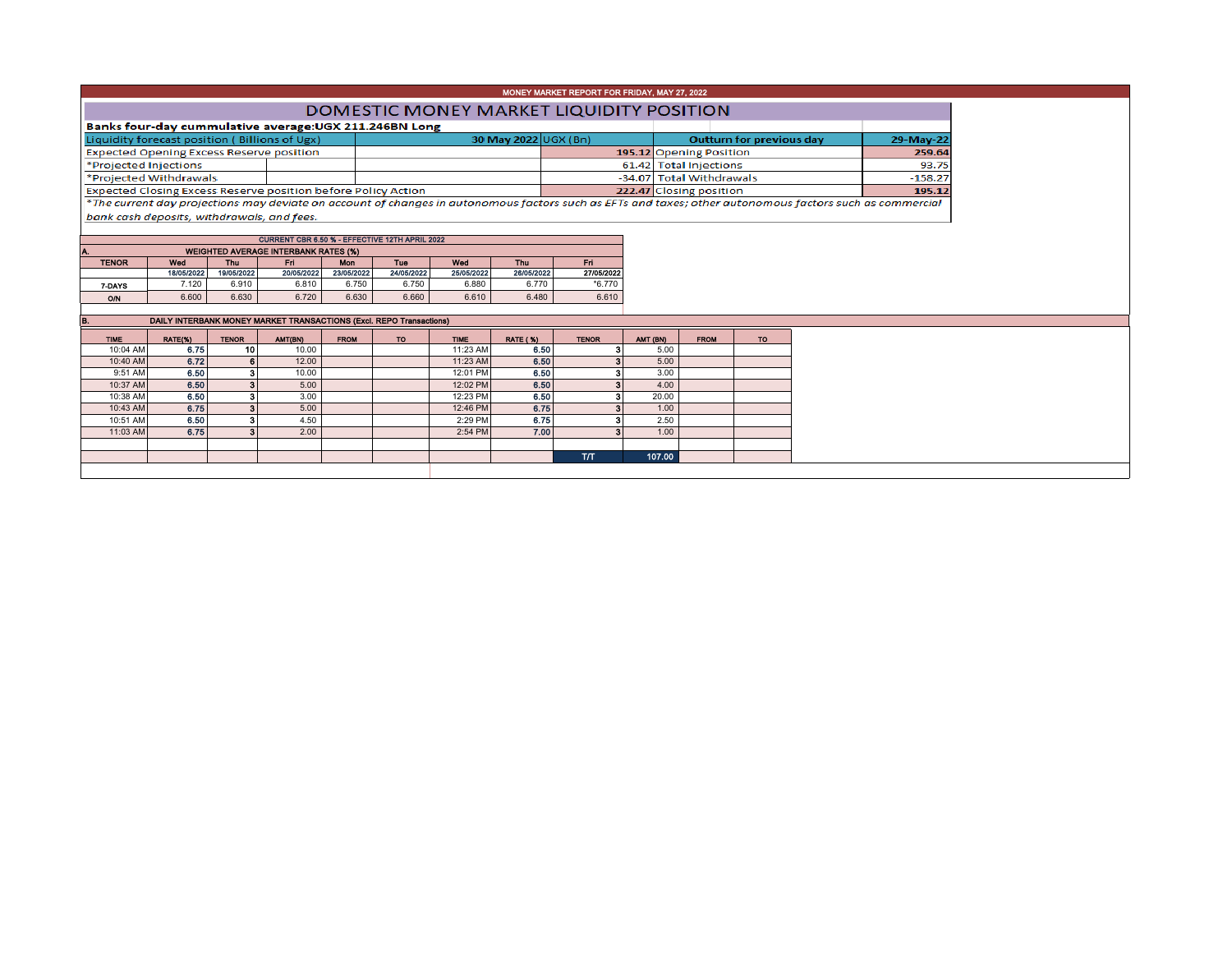| $\frac{C}{9.500}$                                                                                                                                                          | CBR AND THE 7- DAY WAR INTERBANK RATES                                             |             |                |             |             |             |             |                                                               |                          |             |             |             |             |              |            |            |
|----------------------------------------------------------------------------------------------------------------------------------------------------------------------------|------------------------------------------------------------------------------------|-------------|----------------|-------------|-------------|-------------|-------------|---------------------------------------------------------------|--------------------------|-------------|-------------|-------------|-------------|--------------|------------|------------|
| 9.000                                                                                                                                                                      |                                                                                    |             |                |             |             |             |             |                                                               |                          |             |             |             |             |              |            |            |
| 8.500<br>8.000<br>7.500<br>7.000<br>6.500<br>6.000                                                                                                                         |                                                                                    |             |                |             |             |             |             |                                                               |                          |             |             |             |             |              |            |            |
| 5.500<br>5.000<br>4.500<br>4.000<br>09/05/2022                                                                                                                             | 10/05/2022                                                                         |             | 11/05/2022     | 12/05/2022  | 13/05/2022  | 16/05/2022  | 17/05/2022  | 18/05/2022                                                    | 19/05/2022               | 20/05/2022  | 23/05/2022  | 24/05/2022  |             | 25/05/2022   | 26/05/2022 | 27/05/2022 |
|                                                                                                                                                                            |                                                                                    |             |                |             |             |             |             | • Overnight WAR =7-day WAR CBR rate -Upper bound -Lower bound |                          |             |             |             |             |              |            |            |
| D.                                                                                                                                                                         | MONETARY POLICY OPERATIONS MATURITIES PROFILE: (02-JULY- 2022 TO 19-JANUARY- 2023) |             |                |             |             |             |             |                                                               |                          |             |             |             |             |              |            |            |
| <b>DATE</b>                                                                                                                                                                | <b>THUR</b>                                                                        | <b>THUR</b> | <b>THUR</b>    | <b>THUR</b> | <b>THUR</b> | <b>THUR</b> | <b>THUR</b> | <b>THUR</b>                                                   | <b>THUR</b>              | <b>THUR</b> | <b>THUR</b> | <b>THUR</b> | <b>THUR</b> | <b>TOTAL</b> |            |            |
|                                                                                                                                                                            | 02-Jun-22                                                                          | 09-Jun-22   | 16-Jun-22      | 23-Jun-22   | 30-Jun-22   | 07-Jul-22   | 14-Jul-22   | 28-Jul-22                                                     | 04-Aug-22                | 18-Aug-22   | 10-Nov-22   | 08-Dec-22   | 19-Jan-23   |              |            |            |
| <b>REPO</b>                                                                                                                                                                | 546.65                                                                             |             |                |             |             | $\sim$      |             | $\overline{\phantom{a}}$                                      | $\overline{\phantom{a}}$ |             | $\sim$      |             | $\sim$      | 546.65       |            |            |
| <b>REV REPO</b>                                                                                                                                                            |                                                                                    |             |                |             |             |             | ۰.          |                                                               |                          |             |             |             |             |              |            |            |
| <b>BOU BILL/DEPO A</b>                                                                                                                                                     | 304.20                                                                             | 497.37      | $\sim$         | 69.70       | 26.03       | 73.14       | $\sim$      | 41.06                                                         | 33.00                    | 26.60       | 15.00       | 22.13       | 12.57       | 1,120.80     |            |            |
| <b>TOTALS</b>                                                                                                                                                              | 850.85                                                                             | 497.37      | <b>Section</b> | 69.70       | 26.03       | 73.14       | on.         | 41.06                                                         | 33.00                    | 26.60       | 15.00       | 22.13       | 12.57       | 1,667.46     |            |            |
| Total O/S Deposit Auction & BOU Bill balances held by BOU up to 19 JANUARY 2023: UGX 1,121 BN<br>Total OIP Dana, Dougens Dana, DOU Bill belanges hold by DOU; UOV 4 887 PM |                                                                                    |             |                |             |             |             |             |                                                               |                          |             |             |             |             |              |            |            |

O/S Repo, Reverse Repo, BOU Bill balances held by BOU: UGX 1,667 BN

| TOTAL U/S RODO, ROVORSO RODO, BUU BIII DAIANCOS NOID DY BUU. UGA 1,007 BIN |                                                                                       |                    |                  |                 |                                                        |                     |                     |                                        |                |         |  |  |
|----------------------------------------------------------------------------|---------------------------------------------------------------------------------------|--------------------|------------------|-----------------|--------------------------------------------------------|---------------------|---------------------|----------------------------------------|----------------|---------|--|--|
|                                                                            | (EI) STOCK OF TREASURY SECURITIES                                                     |                    |                  |                 | <b>EID</b><br><b>MONETARY POLICY MARKET OPERATIONS</b> |                     |                     |                                        |                |         |  |  |
|                                                                            | LAST TBIILS ISSUE DATE: 25-MAY-2022                                                   |                    |                  |                 |                                                        |                     |                     | (VERTICAL REPOS, REV-REPOS & BOU BILL) |                |         |  |  |
|                                                                            | On-the-run O/S T-BILL STOCKs (Bns-UGX)                                                |                    | 5.765.18         | 30/05/2022      | Column1                                                | Column <sub>2</sub> | Column <sub>3</sub> | Column4                                | <b>Column5</b> | Column6 |  |  |
|                                                                            | On-the-run O/S T-BONDSTOCKs(Bns-UGX)                                                  |                    | 23.894.63        | 30/05/2022 REPO |                                                        | 04-May              | 126.00              | 6.500                                  |                |         |  |  |
|                                                                            | <b>TOTAL TBILL &amp; TBOND STOCK- UGX</b>                                             |                    | 29,659.81        |                 | <b>REPO</b>                                            | 05-May              | 579.00              | 6.500                                  |                |         |  |  |
| O/3=Outstanding                                                            |                                                                                       |                    |                  |                 | <b>BOU BILL</b>                                        | 05-May              | 292.63              | 6.998                                  |                | 28      |  |  |
| <b>MATURITY</b>                                                            | <b>TOTAL STOCK</b>                                                                    | YTM (%)            | <b>CHANGE IN</b> |                 | <b>BOU BILL</b>                                        | 05-May              | 25.75               | 7.103                                  |                | 56      |  |  |
|                                                                            | <b>(BN UGX)</b>                                                                       | <b>AT CUT OFF*</b> | YTM (+/-)        |                 | <b>BOU BILL</b>                                        | $05$ -May           | 40.38               | 7.348                                  |                | 84      |  |  |
| 91                                                                         | 97.84                                                                                 | 6.501              | $-0.100$         |                 | <b>REPO</b>                                            | 06-May              | 234.00              | 6.500                                  |                |         |  |  |
| 182                                                                        | 349.80                                                                                | 7.989              | $-0.011$         |                 | <b>REPO</b>                                            | 09-May              | 354.00              | 6.500                                  |                |         |  |  |
| 364                                                                        | 5,317.54                                                                              | 9.000              | 0.000            |                 | <b>REPO</b>                                            | $10-May$            | 280.00              | 6.500                                  |                |         |  |  |
| 2YR                                                                        | 755.00                                                                                | 9.900              | $-0.590$         |                 | <b>REPO</b>                                            | 12-May              | 494.00              | 6.500                                  |                |         |  |  |
| 3YR                                                                        |                                                                                       | 12.090             | $-1.010$         |                 | <b>BOU BILL</b>                                        | 12-May              | 280.32              | 6,998                                  |                | 28      |  |  |
| 5YR                                                                        | 963.61                                                                                | 14,390             | 1.390            |                 | <b>BOU BILL</b>                                        | 12-May              | 24.82               | 7.109                                  |                | 56      |  |  |
| <b>10YR</b>                                                                | 10.838.58                                                                             | 13.750             | 0.250            |                 | <b>BOU BILL</b>                                        | 12-May              | 11.87               | 8.500                                  |                | 252     |  |  |
| 15YR                                                                       | 9,302.55                                                                              | 14.390             | $-1.510$         |                 | <b>REPO</b>                                            | $13-Mav$            | 72.00               | 6.500                                  |                |         |  |  |
| 20YR                                                                       | 2.034.90                                                                              | 15,900             | 0.400            |                 | <b>REPO</b>                                            | 17-May              | 3.00                | 6.500                                  |                |         |  |  |
|                                                                            | Cut OFF is the lowest price/ highest yield that satisfies the auction awarded amount. |                    |                  |                 | <b>REPO</b>                                            | 19-May              | 40.00               | 6.500                                  |                |         |  |  |
|                                                                            |                                                                                       |                    |                  |                 | <b>REPO</b>                                            | $20$ -May           | 40.00               | 6.500                                  |                |         |  |  |
|                                                                            |                                                                                       |                    |                  |                 | <b>REPO</b>                                            | 23-May              | 29.00               | 6.500                                  |                |         |  |  |
|                                                                            |                                                                                       |                    |                  |                 | <b>REPO</b>                                            | 24-May              | 146.00              | 6.500                                  |                |         |  |  |
|                                                                            |                                                                                       |                    |                  |                 | <b>REPO</b>                                            | $25$ -May           | 178.50              | 6,500                                  |                |         |  |  |
|                                                                            |                                                                                       |                    |                  |                 | <b>REPO</b>                                            | 26-May              | 399.00              | 6,500                                  |                |         |  |  |
|                                                                            |                                                                                       |                    |                  |                 | <b>REPO</b>                                            | $27$ -May           | 147.00              | 6.500                                  |                |         |  |  |

WAR-Weighted Average Rate